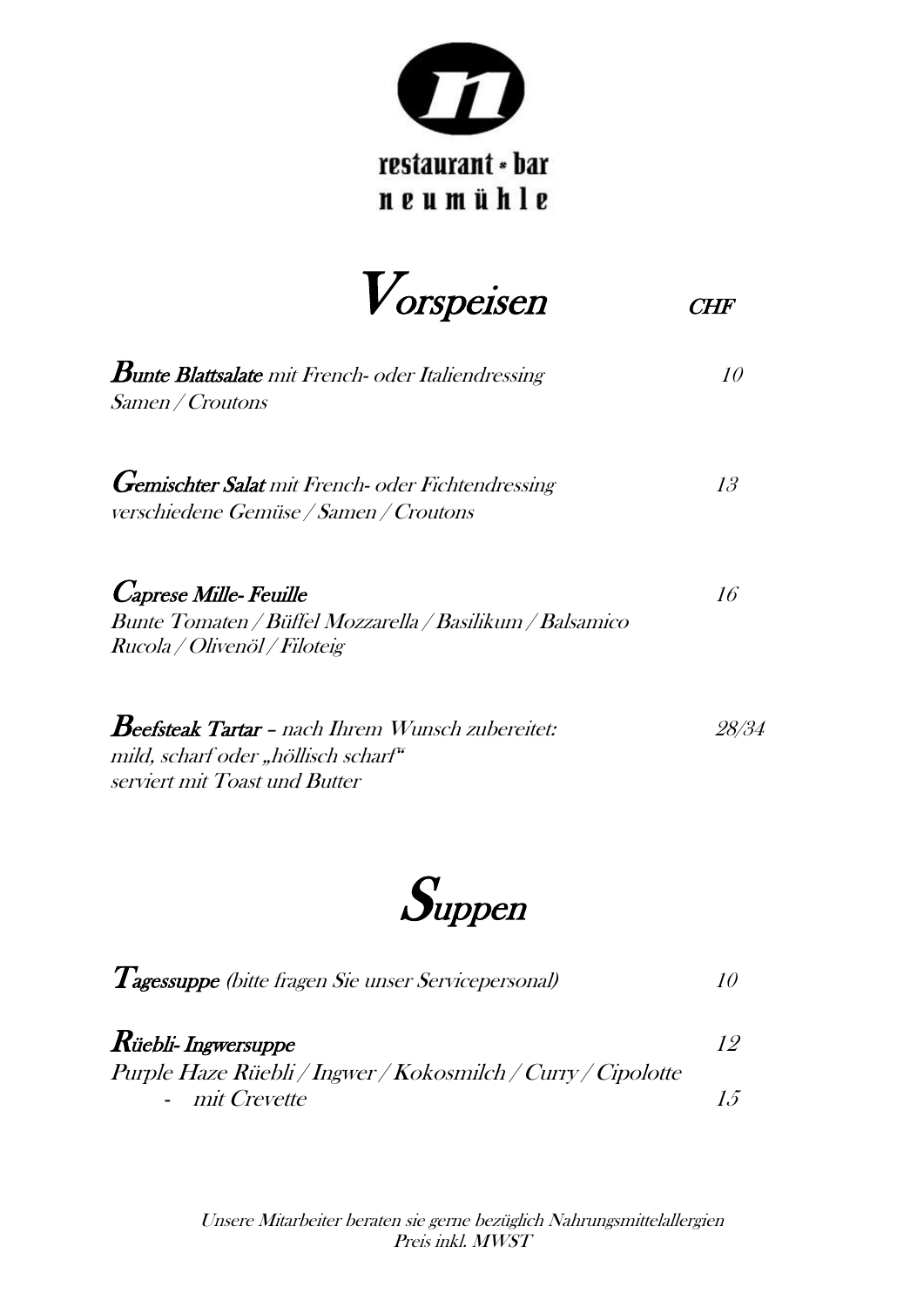

Pasta & Risotto

 $\boldsymbol{H}$ arissa Risotto /  $\boldsymbol{21/25}$ Bohnen / Tomaten / Grana Padano / Peperoni / Feige Minze / Joghurt

Ziegenkäse Ravioli 29 Honig / Pinienkern / Birne / Butter / Spinat

## Asiatische Gerichte

| <b>Gebratene</b> Nudeln                             | 25                 |
|-----------------------------------------------------|--------------------|
| Asiagemüse / Woksauce / Erdnüsse / Röstzwiebeln     |                    |
| mit Pouletbrustwürfeln                              | 31                 |
| - mit Crevetten                                     | 32                 |
| <b>Mildes rotes Thaicurry</b>                       | -97                |
| Asiagemüse / Basmatireis / Koriander / Röstzwiebeln |                    |
| $+$ Poulet                                          | 33                 |
| $+$ Crevetten                                       | 34                 |
| $m_{\text{max}}$ $E_{\text{max}}$ $L_{\text{max}}$  | $\Omega$ $\Lambda$ |

**K**nusprige Entenbrust 34 Massamann Curry / Asiagemüse / Basmatireis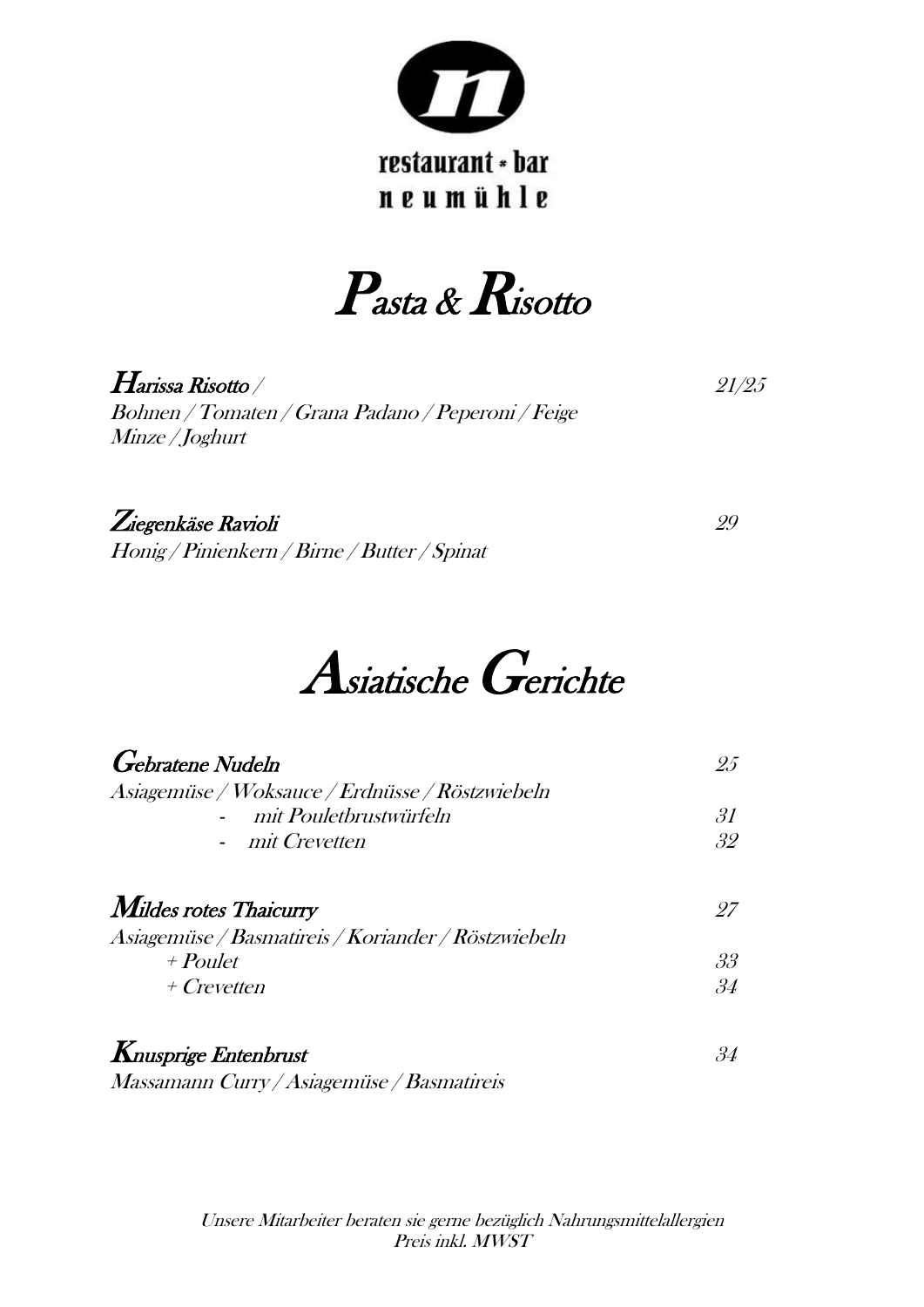

Hauptgänge CHF

| Marokkanisches Lammragout<br>Sud / Feigen / Zwiebeln / Aprikosen / Cous Cous / Gemüse<br><i>Minze / Joghurt</i>    | 33 |
|--------------------------------------------------------------------------------------------------------------------|----|
| <b>Gebratenes Lachsfilet</b><br>Teriyakisauce / Pak Choi / Sesamkartoffelstock / Sesam / Shiso                     | 34 |
| Zanderfilet gebraten<br>Balsamicosauce / buntes Linsengemüse / Rosmarin Kartoffeln                                 | 32 |
| Pouletbrust<br>Ziegenkäsekruste / Tomate / Harissa Risotto / Bohnen /<br>Grana Padano / Peperoni / Minze / Joghurt | 32 |
| <b>Arroz de Marisco «</b> Portuhgiesische Paella »                                                                 | 33 |

Crevetten / Muscheln / Meeresfrüchte / Portwein / Reis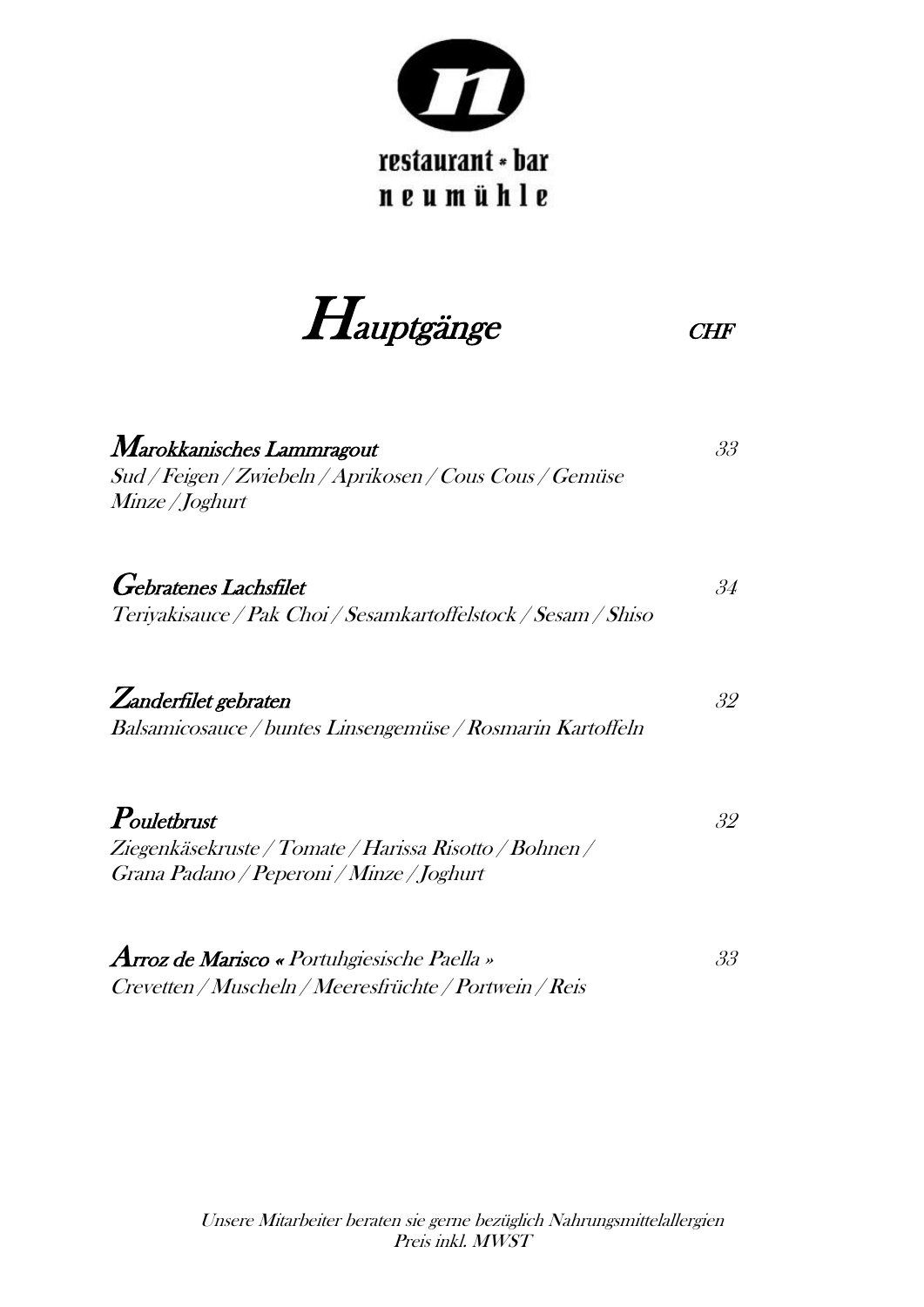

### restaurant \* bar neumühle

Klassiker CHF

| Paniertes Wiener Riesenschnitzel vom Kalb (220 Gramm)<br>Pommes frites / Zitrone / Preiselbeeren                         | 43             |
|--------------------------------------------------------------------------------------------------------------------------|----------------|
| Cordon bleu vom Kalb<br>Hinterschinken / Appenzellerkäse / Raclettekäse / Greyerzer<br>Pommes frites / saisonalem Gemüse | 44             |
| <i>Clubsandwich</i><br>Pouletbrust / Cocktailsauce / Speck / Spiegelei / Salat<br>Tomate / Gurke / Pommes Frites         | 32             |
| <b>Steak &amp; Frites</b><br>220g irische Rindsentrecote / Pommes Frites / bunter Salat<br>Kräuterbutter                 | 46             |
| California Salad<br>Bunter Blattsalat / Ananas / Honigmelone / Orange / Minze<br>Hüttenkäse / süss- saure Nüsse          | 18/25          |
| mit gegrillten Pouletwürfel<br>mit gebratenen Crevetten                                                                  | $+6$<br>$+9$   |
| Sommerlicher Salatteller mit saisonalen Früchten<br>Zur Wahl mit French oder Italiendressing                             | 24             |
| mit gegrillten Pouletwürfel<br>mit frittierten Zanderknusperli<br>mit Schweins Schnitzel "Wiener Art"                    | 30<br>31<br>32 |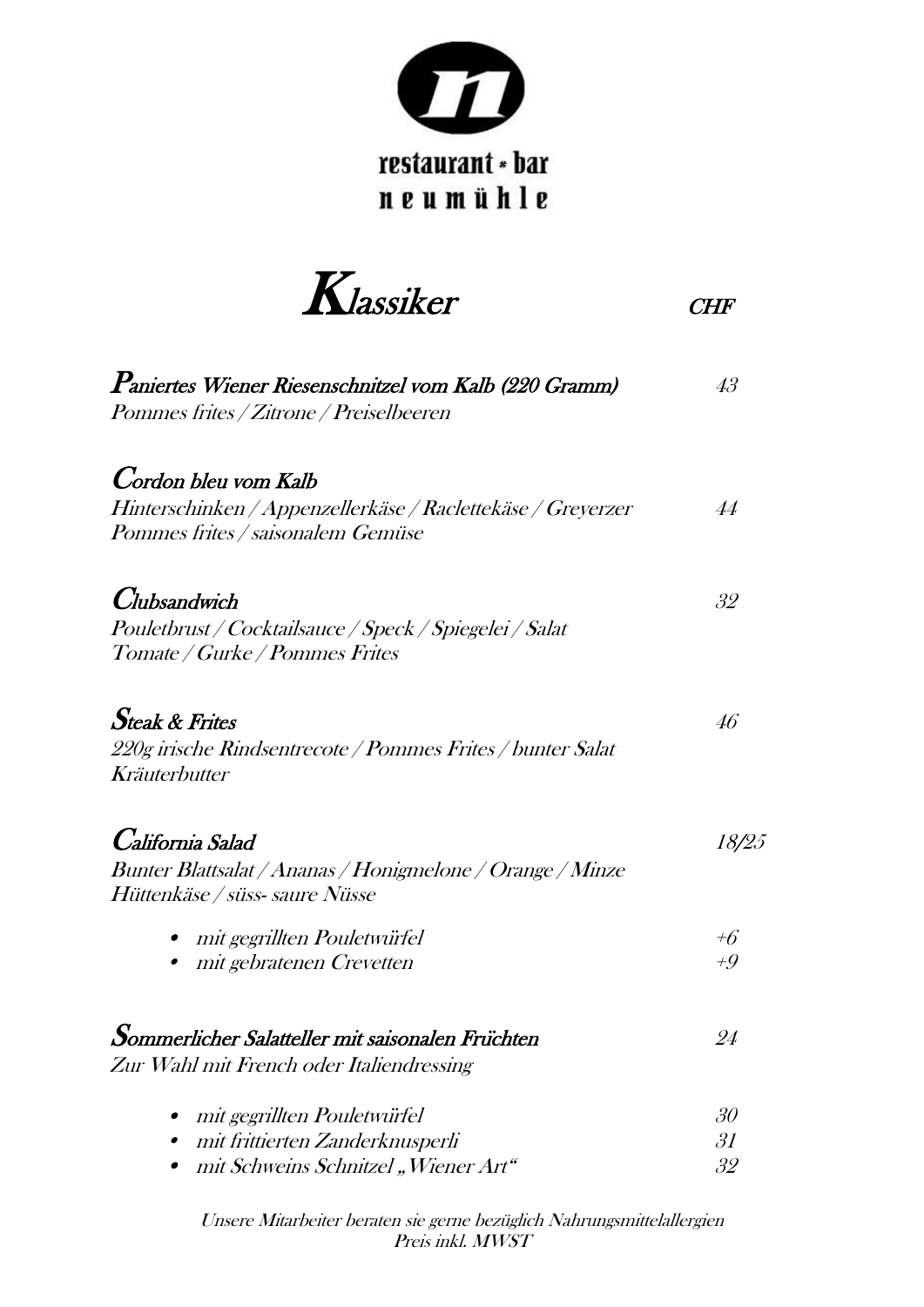

# Flammkuchen

## eine Elsässer Spezialität auf dem Holzbrett serviert, frisch aus dem Ofen!

| Saison:                 | Creme fraiche / mediterranes Gemüse / Feta                                    | 25 |
|-------------------------|-------------------------------------------------------------------------------|----|
| <i><b>Original:</b></i> | Creme fraiche / Zwiebeln / Speck                                              | 22 |
| $V$ egi:                | Creme fraiche / Basilikum / Tomaten / Mozzarella<br><i>Balsamico</i>          | 23 |
| Parma:                  | Tomatensauce / Parmaschinken / Tomaten<br><i>Balsamico Reduktion / Rucola</i> | 26 |
| Diavolo:                | Creme fraiche / Peperoncini / pikante Salami<br>Mozzarella                    | 26 |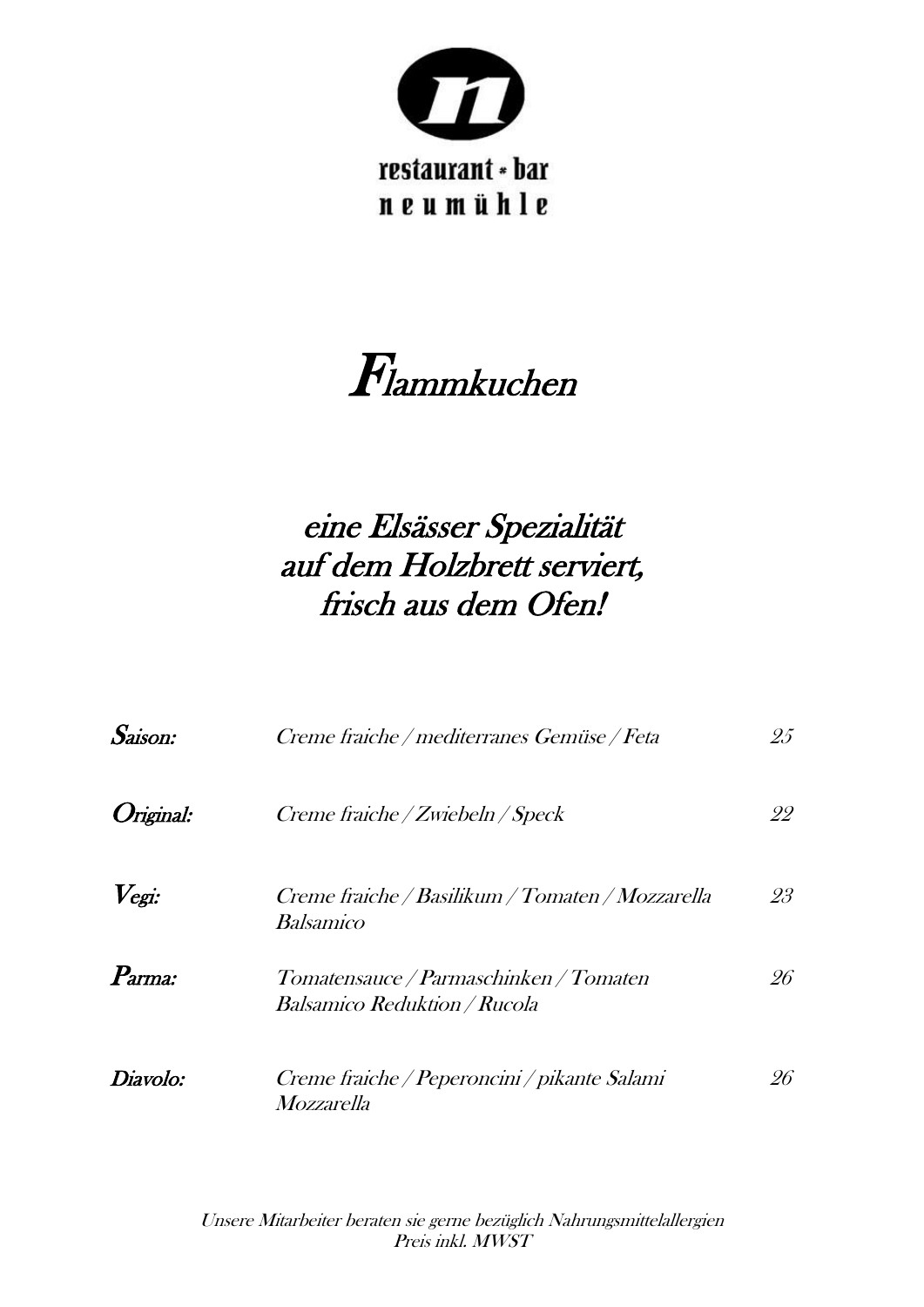

Desserts CHF

| Eine Auswahl an Desserts servieren wir als Flying Dessert Stk.                                     |            | $\mathcal{J}_{0}$ |
|----------------------------------------------------------------------------------------------------|------------|-------------------|
| $\emph{Endheerbecher}$<br>Vanilleglace / Rahm / Minze                                              |            | 9                 |
| Merengues Becher<br>Beeren / Grenadinesirup / Vanilleglace                                         |            | 10                |
| Pistazienparfait<br>mit lauwarmen Sauerkirschenkompott                                             |            | 13                |
| Unser Klassiker:<br>Gerührter Eiskaffee mit "Zuger" Kirschwasser und Schlagsahne<br>kleine Portion |            | 11<br>8           |
| <i>Hausgemachte Glace / Sorbet</i>                                                                 |            |                   |
| Sauerrahm / Ananas                                                                                 | pro Kugel  | 4.5               |
| Unsere Glace Auswahl:<br>Vanille, Mocca, Schokolade, Erdbeere,                                     | Pro Kugel: | $\overline{4}$    |
| Zitrone,<br>Rahmzuschlag                                                                           |            | 1.5               |
|                                                                                                    |            |                   |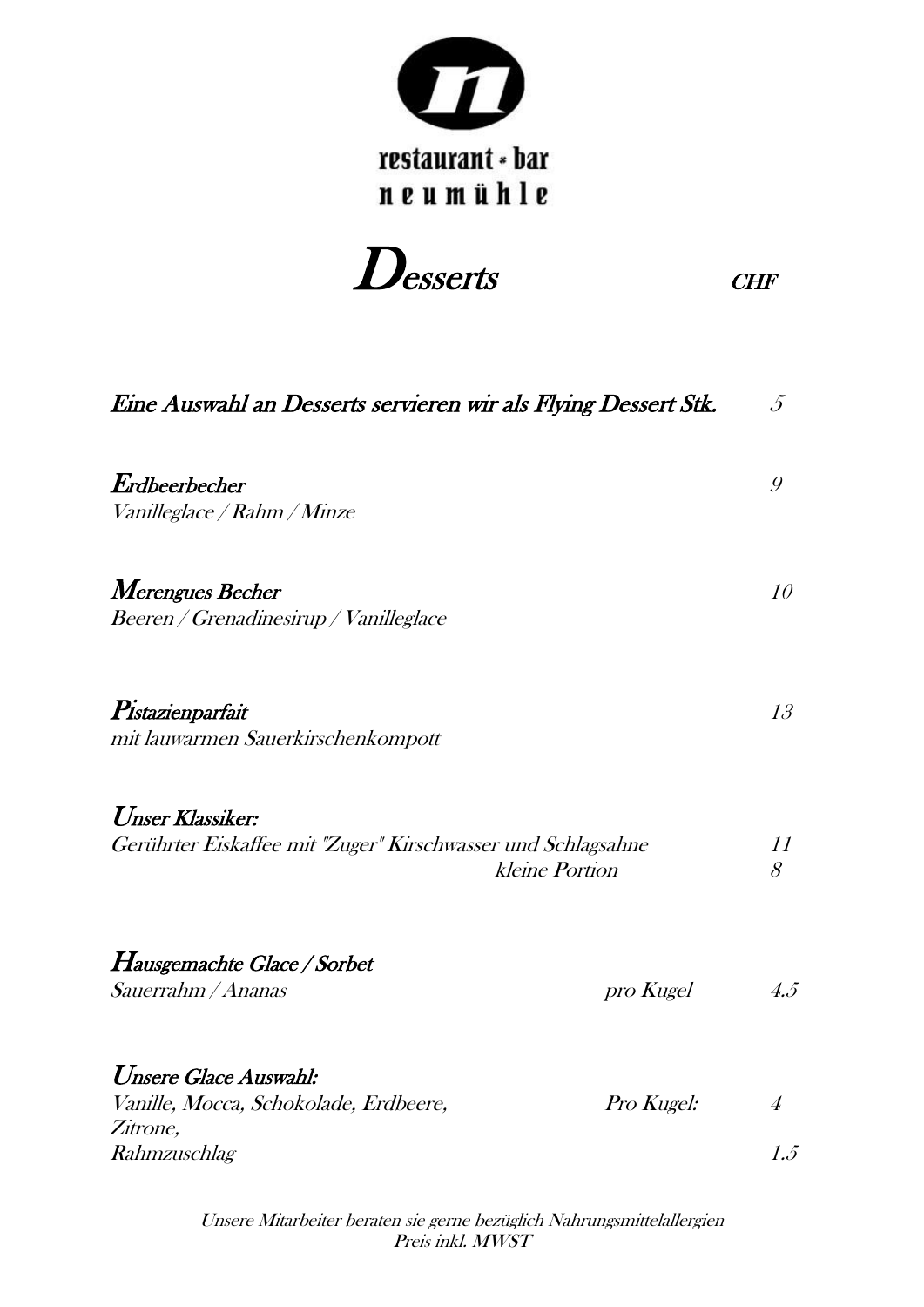



| Colorful leaf salads with French or spruce dressing<br><i>Pumpkin seeds / croutons</i>                 |    |
|--------------------------------------------------------------------------------------------------------|----|
| $\emph{Mixed}$ salad with French or spruce dressing                                                    | 13 |
| Various vegetables / pumpkin seeds / croutons                                                          |    |
| <i>Caprese Mille-Feuille</i>                                                                           | 16 |
| Colorful tomatoes / buffalo mozzarella / basil / balsamic vinegar<br>Arugula / olive oil / filo pastry |    |
| $\boldsymbol{B}$ eefsteak Tartar                                                                       |    |

mild, hot or "hot like hell" served with toast and butter

# Delicious Soups

| $\emph{Sup of the day (please ask our service staff)}$ |  |
|--------------------------------------------------------|--|
|                                                        |  |
| $\mathcal{C}$ . $\cdot$                                |  |

**Carrot ginger soup** 12 Purple Haze Carrots / Ginger / Coconut Milk / Curry / Cipolotte - with shrimp  $15$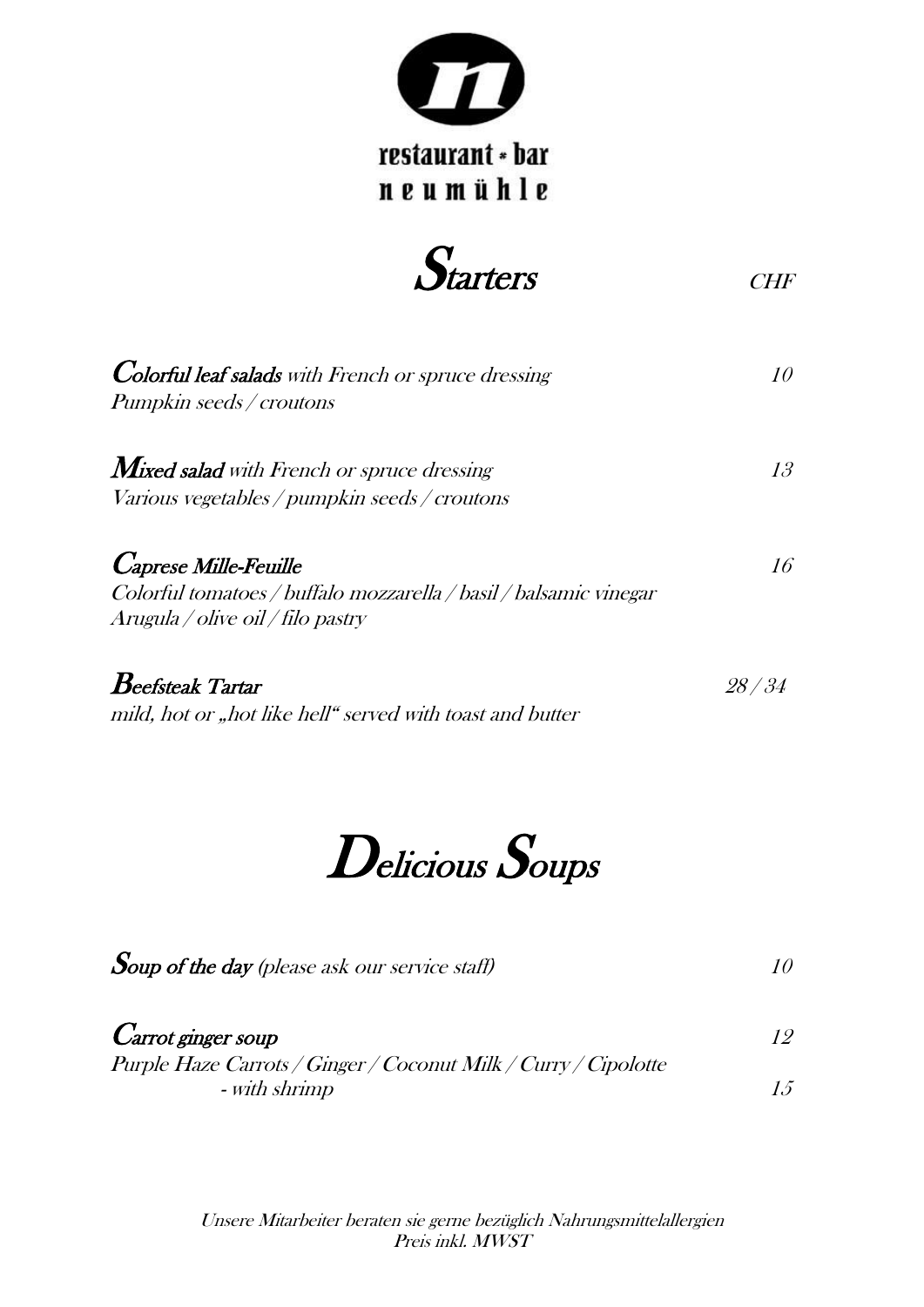

### restaurant \* bar neumühle

Pasta & Risotto

| Harissa Risotto<br>Beans / tomatoes / Grana Padano / pepperoni / figs<br>$min$ / yogurt | 21/25    |
|-----------------------------------------------------------------------------------------|----------|
| <b>Goat cheese ravioli</b><br>honey/pine nut/pear/butter/spinach                        | 29       |
| $A$ sian $d$ ishes                                                                      |          |
| <b>Fried noodles</b><br>Asian vegetables / wok sauce / peanuts / fried onions           | 25       |
| with sliced chicken breast<br>with shrimps                                              | 31<br>32 |
| Mild Red Thai Curry                                                                     | 27       |

| Asian vegetables / basmati rice / coriander / fried onions |    |
|------------------------------------------------------------|----|
| - with sliced chicken breast                               | 33 |
| - with shrimps                                             | 34 |
|                                                            |    |

#### **Crispy duck breast** 34

Massamann curry / Asian vegetables / basmati rice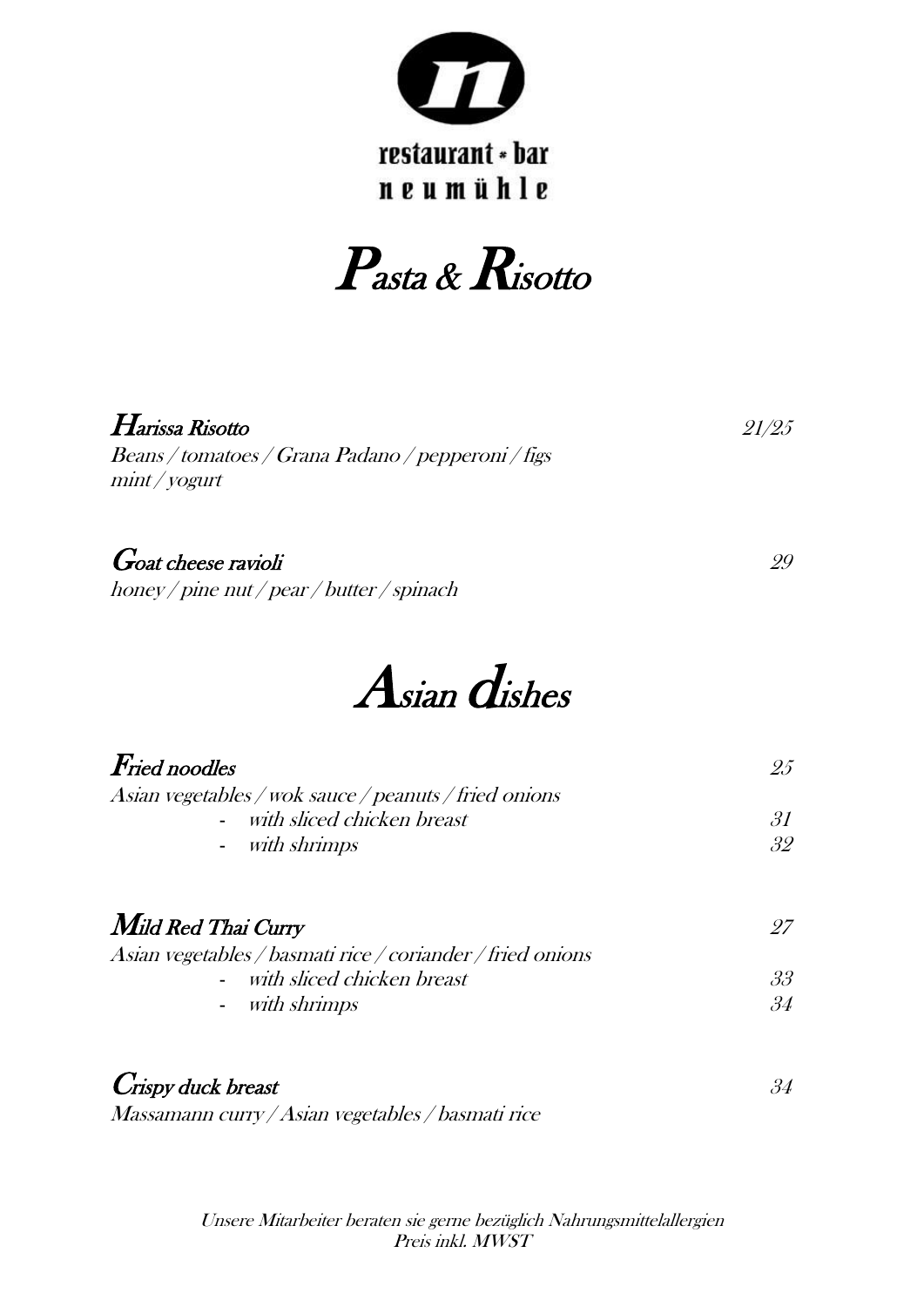

Main Courses CHF

| Moroccan lamb stew<br>Stock / figs / onions / apricots / cous cous / vegetables<br>$min$ / yogurt                       | 33 |
|-------------------------------------------------------------------------------------------------------------------------|----|
| <b>Roasted salmon fillet</b><br>Teriyaki sauce / pak choi / sesame mashed potatoes / sesame / shiso                     | 34 |
| <b>Roasted zander fillet</b><br>Balsamic sauce / colorful lentils / rosemary potatoes                                   | 32 |
| Chicken breast<br>Goat Cheese Crust / Tomato / Harissa Risotto / Beans /<br>Grana Padano / hot peppers / mint / yoghurt | 32 |
| Arroz de Marisco « Portuguese Paella »                                                                                  | 33 |

Prawns / Mussels / Seafood / Port Wine / Rice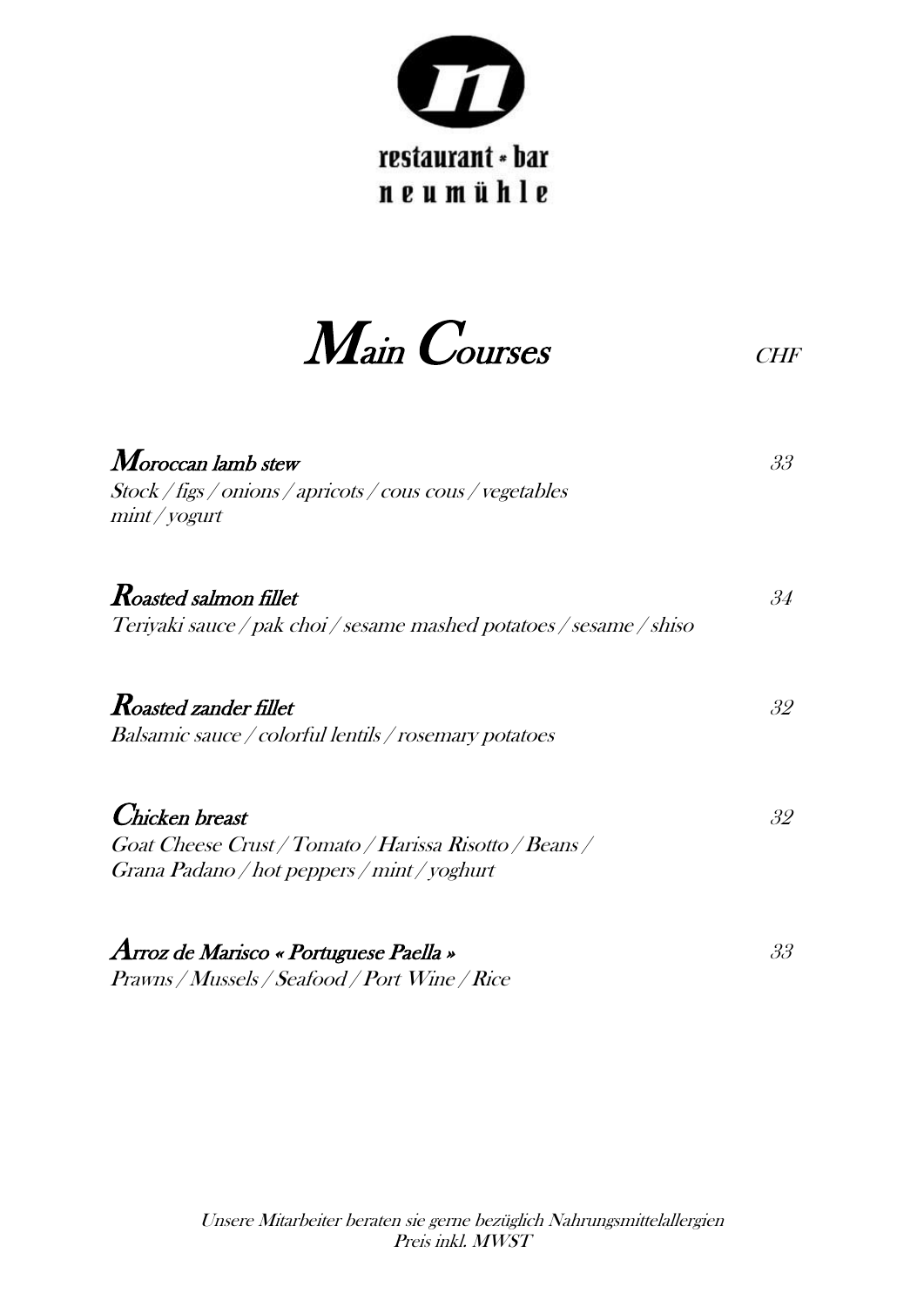

**Classics** 

| Giant "Wiener Schnitzel" (veal 220 grams)                     | 43 <sup>°</sup> |
|---------------------------------------------------------------|-----------------|
| French fries / lemon / cranberries                            |                 |
| <b>V</b> eal Cordon bleu                                      | 44              |
| Ham / Appenzell cheese / Raclette cheese / Gruyere/           |                 |
| French fries / seasonal vegetables                            |                 |
| <b>Club</b> sandwich                                          | 32              |
| Chicken breast / cocktail sauce / bacon / fried egg / salad   |                 |
| Tomato / Cucumber / French Fries                              |                 |
| $\emph{Steak}$ & $\emph{Fries}$                               | 46              |
| 220g Irish beef entrecote / french fries / colorful salad     |                 |
| <b>Herb butter</b>                                            |                 |
| California Salad                                              | 18/25           |
| Colorful lettuce / pineapple / honeydew melon / orange / mint |                 |
| Cottage cheese / sweet and sour nuts                          |                 |
| with grilled chicken cubes                                    | $+6$            |
| with fried shrimps                                            | $+9$            |
| Summery salad plate with seasonal fruits                      | 24              |
| Choice of French or Italian dressing                          |                 |
| with grilled chicken cubes                                    | 30 <sup>°</sup> |
| with fried zander crisps                                      | 31              |
| with pork schnitzel "Viennese style"                          | 32              |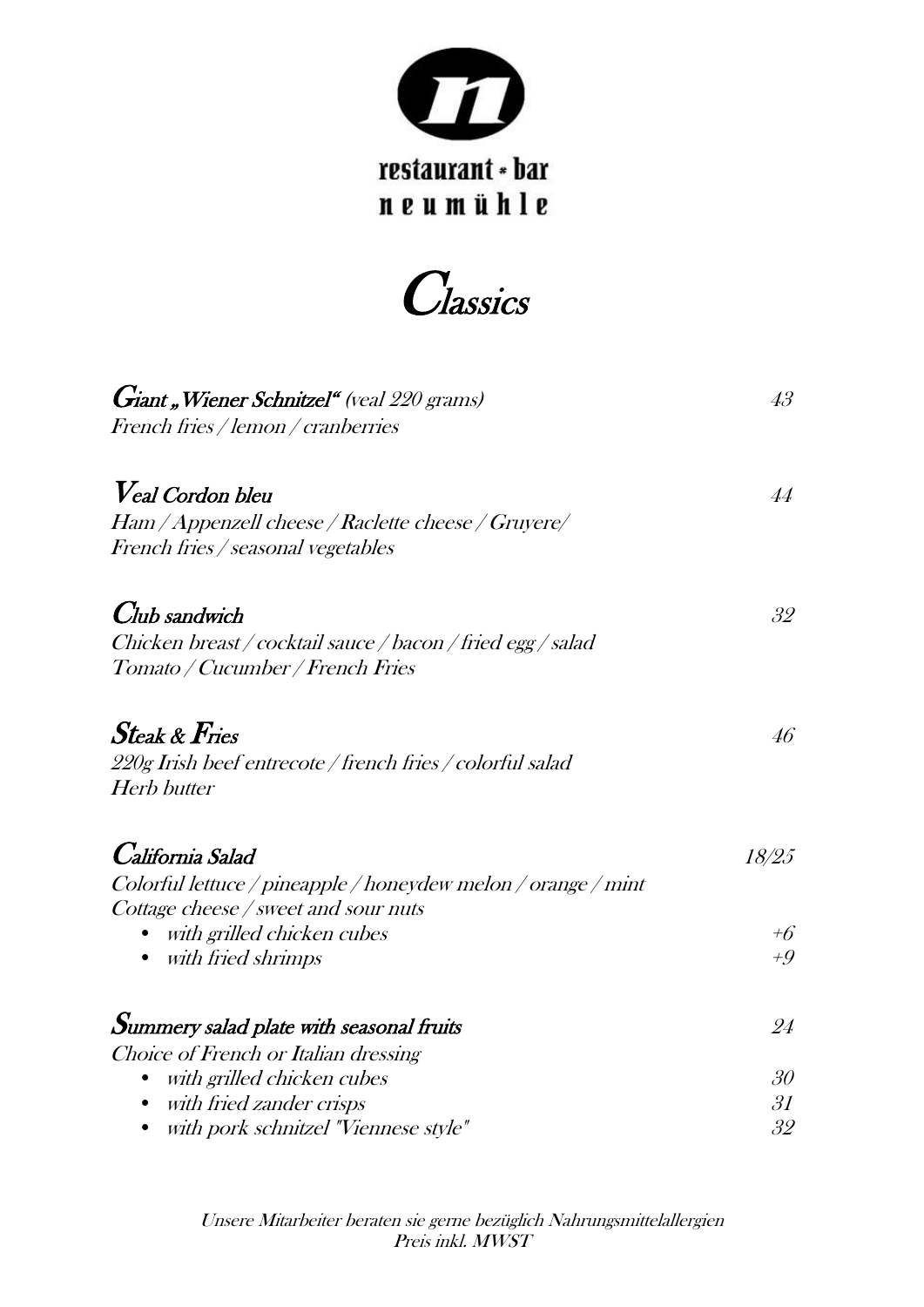

### restaurant \* bar neumühle

Flammkuchen CHF

### a speciality of the Elsass served on a wooden board, fresh from the oven!

| Season:                 | Creme fraiche / mediterranean vegetables / feta cheese                    | 25 |
|-------------------------|---------------------------------------------------------------------------|----|
| <i><b>Original:</b></i> | Creme fraiche / onions / bacon                                            | 22 |
| $V_{\text{egi}}$ :      | Creme fraiche / pear / goat cheese / honey                                | 23 |
| Parma:                  | Tomato sauce / Parma ham / tomatoes<br><i>Balsamic reduction / rocket</i> | 26 |
| Diavolo:                | Creme fraiche / peperoncini / spicy salami<br><i>Mozzarella</i>           | 26 |